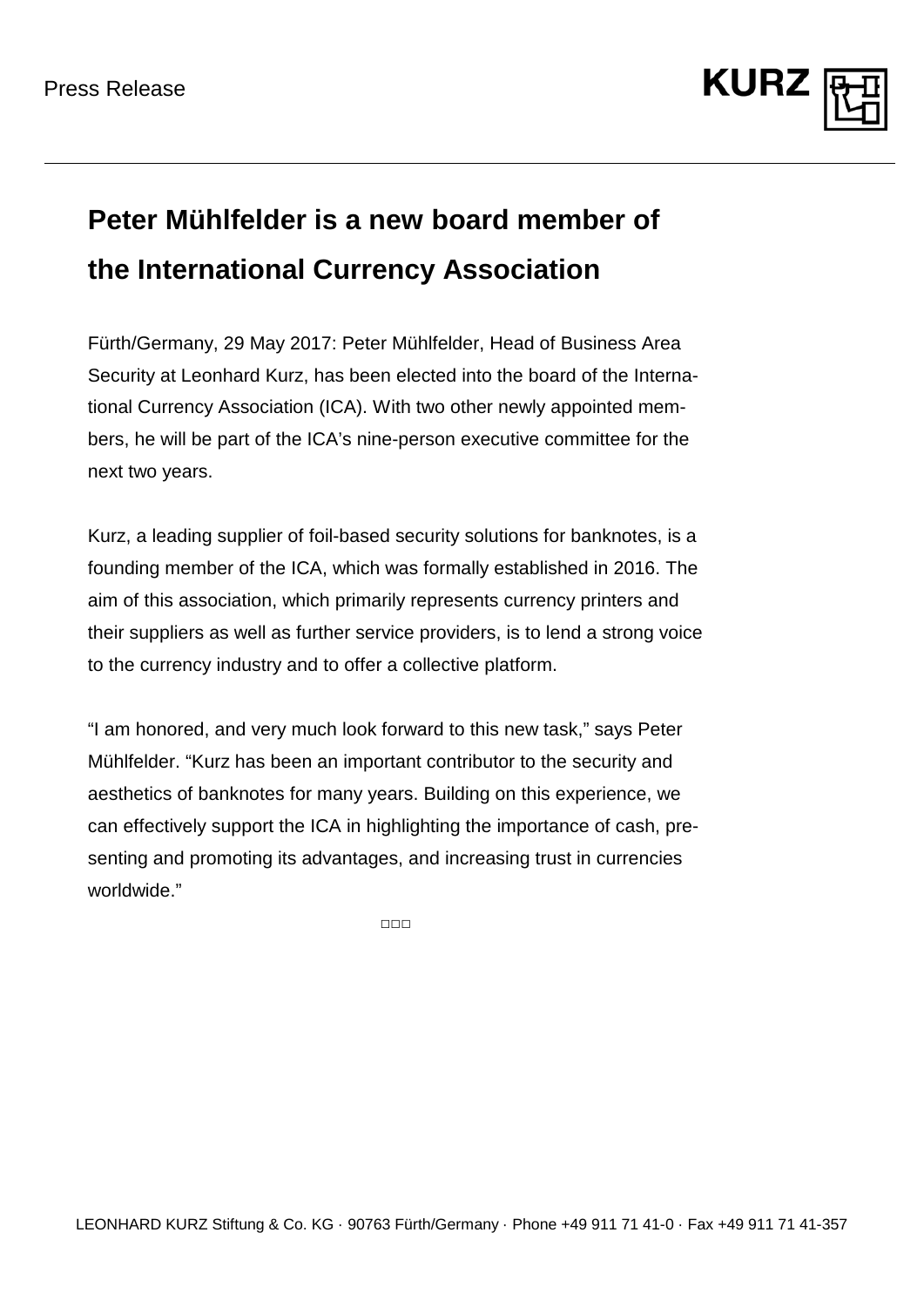



Peter Mühlfelder Photo: Kurz

□□□

## **About the company:**

KURZ is the world's leading supplier of foil-based security elements for banknotes and trusted partner of many leading central banks. Issuing authorities and banknote printers in over 80 countries have placed their trust in KINEGRAM® features from KURZ, to secure their banknotes against counterfeiting threats and enhance their optical attractiveness. In the area of banknote security, OVD Kinegram, member of the KURZ Group since 1999 and inventor of the KINEGRAM® security element, supports the technological advancement. Moreover, KURZ is the global market leader in many other areas of hot stamping technology and foil-based optically variable security features. KURZ provides complete solutions that include foil delivery, project consultancy, machine and stamping die technology. With 4,900 employees and more than 120 years of company history, KURZ continues to be family owned.